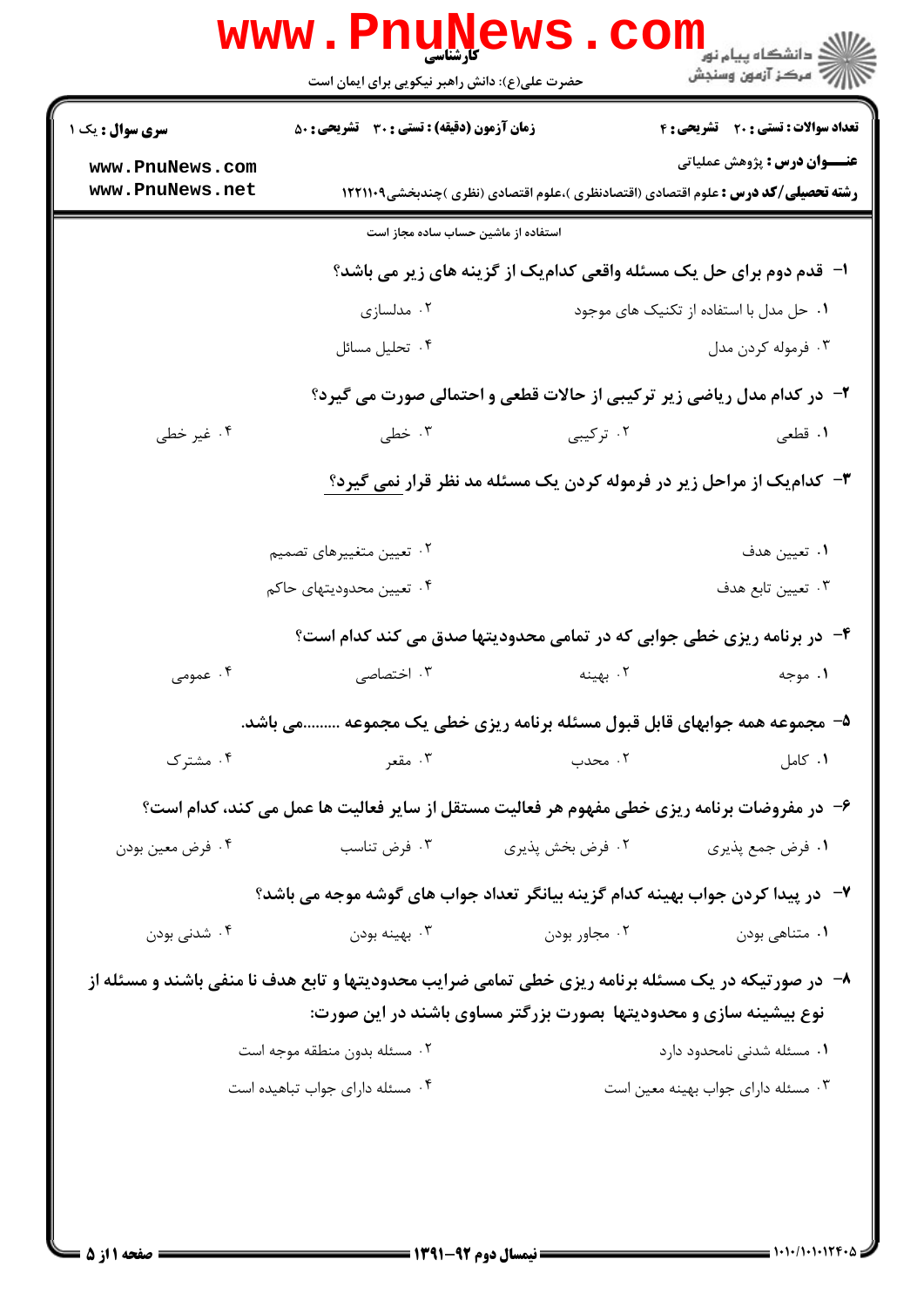|                                    | Www.PnuNews.com                                                                                                                                                                                                 |                                                             |  |
|------------------------------------|-----------------------------------------------------------------------------------------------------------------------------------------------------------------------------------------------------------------|-------------------------------------------------------------|--|
| <b>سری سوال : ۱ یک</b>             | <b>زمان آزمون (دقیقه) : تستی : 30 ٪ تشریحی : 50</b>                                                                                                                                                             | <b>تعداد سوالات : تستی : 20 ٪ تشریحی : 4</b>                |  |
| www.PnuNews.com<br>www.PnuNews.net | <b>رشته تحصیلی/کد درس :</b> علوم اقتصادی (اقتصادنظری )،علوم اقتصادی (نظری )چندبخشی1۲۲۱۱۰۹                                                                                                                       | <b>عنـــوان درس :</b> پژوهش عملیاتی                         |  |
|                                    |                                                                                                                                                                                                                 | ۹- در برنامه ریزی خطی کدام گزینه نادرست است؟                |  |
|                                    |                                                                                                                                                                                                                 | ١. حذف محدودیت موثر باعث کوچک شدن ناحیه شدنی می شود         |  |
|                                    |                                                                                                                                                                                                                 | ۰۲ جواب شدنی در تمامی محدودیتهای کارکردی و علامت صدق می کند |  |
|                                    |                                                                                                                                                                                                                 | ۰۳ محدودیت های زائد اثری بر جواب شدنی و منطقه موجه ندارد    |  |
|                                    |                                                                                                                                                                                                                 | ۰۴ جواب بهینه از ناحیه شدنی انتخاب می شود                   |  |
|                                    | $\cdot$ ا- کدام گزینه منعکس کننده تفاوت روش $M$ بزرگ با روش دو مرحله ای است $\cdot$                                                                                                                             |                                                             |  |
|                                    |                                                                                                                                                                                                                 | ۰۱ هر دو روش برای حل مسئله برنامه ریزی خطی بکار می روند     |  |
|                                    |                                                                                                                                                                                                                 | ۲. تعداد جدول لازم برای رسیدن به جواب در هر دو روش یکی است  |  |
|                                    | ۰۳ در روش $M$ بزرگ به علت دخالت $M$ خطای محاسباتی وجود دارد $\,$                                                                                                                                                |                                                             |  |
|                                    | ۰۴ هر دو روش دو تابع هدف دارند                                                                                                                                                                                  |                                                             |  |
|                                    |                                                                                                                                                                                                                 | 11- كدام یک از گزینه های زیر صحیح می باشد؟                  |  |
|                                    | 1. اعداد سمت راست در جداول سیمپلکس هیچگاه منفی نمی باشد                                                                                                                                                         |                                                             |  |
|                                    | ۲۰ اعداد سمت راست منفی در جداول سیمپلکس در نتیجه اعمال ریاضی نمی باشد<br>۰۳ اعداد سمت راست منفی در جداول سیمپلکس در نتیجه انتخاب متغییر خروجی نمی باشد<br>۰۴ اعداد سمت چپ در جداول سیمپلکس هیچگاه منفی نمی باشد |                                                             |  |
|                                    |                                                                                                                                                                                                                 |                                                             |  |
|                                    |                                                                                                                                                                                                                 |                                                             |  |
|                                    |                                                                                                                                                                                                                 | <b>۱۲</b> - کدام گزینه شرط بهینگی را نشان می دهد؟           |  |
|                                    |                                                                                                                                                                                                                 | ۰۱ برای مسئله ماگزیمم سازی تمام ضرایب تابع هدف نامثبت باشند |  |
|                                    |                                                                                                                                                                                                                 | ۰۲ برای مسئله ماگزیمم سازی تمام ضرایب تابع هدف مثبت باشند   |  |
|                                    | ۰۳ برای مسئله مینیمم سازی تمام ضرایب تابع هدف نامثبت باشند                                                                                                                                                      |                                                             |  |
|                                    | ۰۴ برای مسئله ماگزیمم سازی تمام ضرایب تابع هدف منفی باشند                                                                                                                                                       |                                                             |  |
|                                    |                                                                                                                                                                                                                 | ۱۳- یک تعریف ریاضی دقیق وابسته به مسئله اولیه است.          |  |
|                                    | ۰۲ مسئله برنامه ریزی خطی                                                                                                                                                                                        | ۰۱ روش سیمپلکس                                              |  |
|                                    | ۰۴ مسئله دوگان                                                                                                                                                                                                  | ۰۳ روش $M$ بزرگ $\cdot$                                     |  |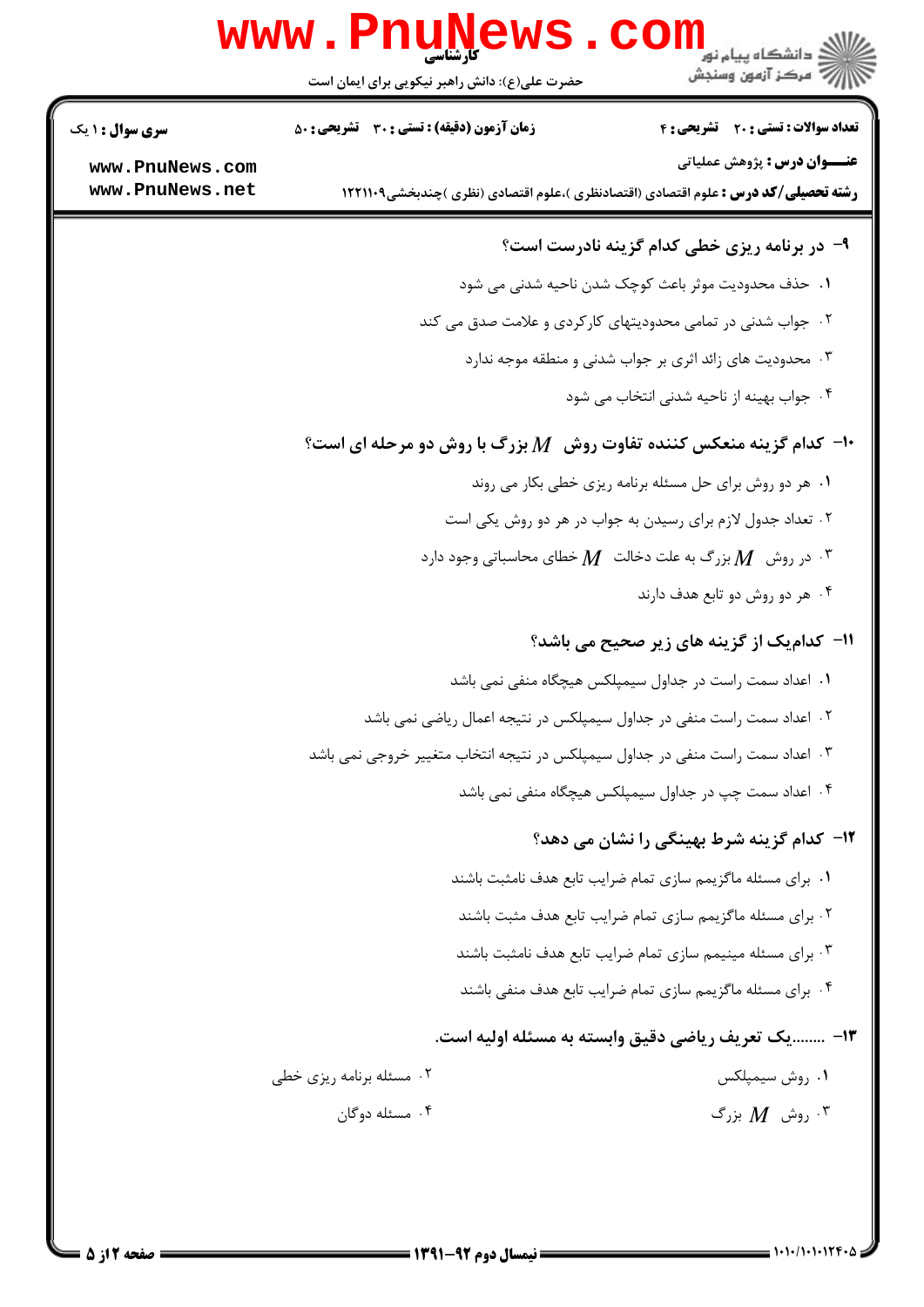| www.PnuNews                                                                                             |                                                     |                                                                                                              |                                                          |  |
|---------------------------------------------------------------------------------------------------------|-----------------------------------------------------|--------------------------------------------------------------------------------------------------------------|----------------------------------------------------------|--|
|                                                                                                         | حضرت علی(ع): دانش راهبر نیکویی برای ایمان است       |                                                                                                              | دانشگاه پيام نور <mark>−  </mark><br> ∭ مرکز آزمون وسنجش |  |
| سری سوال : ۱ یک                                                                                         | <b>زمان آزمون (دقیقه) : تستی : 30 ٪ تشریحی : 50</b> |                                                                                                              | تعداد سوالات : تستی : 20 ۔ تشریحی : 4                    |  |
| www.PnuNews.com                                                                                         |                                                     |                                                                                                              | <b>عنـــوان درس :</b> پژوهش عملیاتی                      |  |
| www.PnuNews.net                                                                                         |                                                     | <b>رشته تحصیلی/کد درس :</b> علوم اقتصادی (اقتصادنظری )،علوم اقتصادی (نظری )چندبخشی1۲۲۱۱۰۹                    |                                                          |  |
| ۱۴- در صورتیکه   Z مقدار تابع هدف یک مسئله ماگزیمم سازی و   W مقدار تابع هدف مسئله همزاد آن باشد در این |                                                     |                                                                                                              |                                                          |  |
|                                                                                                         |                                                     |                                                                                                              | صورت كدام گزينه صحيح است؟                                |  |
|                                                                                                         | $Z \leq W$ .                                        |                                                                                                              | $Z = W \quad \cdot$                                      |  |
|                                                                                                         | و $W$ ارتباطي به هم ندارند $Z$ $\,$ . $^{\circ}$    |                                                                                                              | $Z \geq W$ .                                             |  |
|                                                                                                         |                                                     | <b>۱۵</b> - در یک مسئله برنامه ریزی خطی دو متغییره با دو محدودیت و تابع هدف ماگزیمم سازی، در صورتیکه تابع به |                                                          |  |
|                                                                                                         |                                                     | مینیمم سازی تبدیل شود و جواب بدون تغییر بماند:                                                               |                                                          |  |
|                                                                                                         | ۰۲ مسئله دارای ناحیه موجه یک سطح است                |                                                                                                              | ۰۱ مسئله دارای ناحیه موجه نامحدود است                    |  |
|                                                                                                         | ۰۴ مسئله دارای ناحیه موجه یک نقطه است               |                                                                                                              | ۰۳ مسئله بدون ناحيه موجه است                             |  |
|                                                                                                         |                                                     | ۱۶- برای حل یک مسئله برنامه ریزی خطی در صورتی از روش سیمپلکس دو مرحله ای استفاده می شود که:                  |                                                          |  |
|                                                                                                         | ۰۲ مسئله از نوع ماگزیمم سازی باشد                   |                                                                                                              | ۰۱ مسئله پیچیده باشد                                     |  |
|                                                                                                         | ۰۴ جواب اولیه ای در دست نباشد                       |                                                                                                              | ۰۳ مسئله از نوع مینیمم سازی باشد                         |  |
|                                                                                                         |                                                     | <b>۱۷</b> - در یک مدل برنامه ریزی خطی با تابع ماگزیمم سازی، حذف یک محدودیت از مسئله جواب بهینه:              |                                                          |  |
| ۰۴ حتما بهتر می شود                                                                                     | ۰۳ تغییری نمی کند                                   | ۰۲ می تواند بهتر شود                                                                                         | ۰۱ می تواند بدتر شود                                     |  |
|                                                                                                         |                                                     | ۱۸- در جریان حل یک مسئله برنامه ریزی خطی با روش سیمپلکس در یک جدول یکی از اعداد سمت راست                     |                                                          |  |
|                                                                                                         |                                                     |                                                                                                              | محدودیت ها منفی شده است این امر می تواند:                |  |
|                                                                                                         | ۰۲ ناشی از انتخاب نادرست عنصر ورودی باشد            |                                                                                                              | ۰۱ ناشی از منفی بودن عنصر لولا باشد                      |  |
|                                                                                                         | ۰۴ امر عادی می باشد که در مسئله پیش می آید          |                                                                                                              | ۰۳ ناشی از انتخاب نادرست عنصر خروجی باشد                 |  |
|                                                                                                         |                                                     | <b>۱۹</b> - اگر در حل مسئله برنامه ریزی خطی با روش M بزرگ، در جدول بهینه متغییر مصنوعی اساسی با مقدار صفر    |                                                          |  |
|                                                                                                         |                                                     |                                                                                                              | موجود باشد در این صورت مسئله:                            |  |
|                                                                                                         |                                                     |                                                                                                              | ۰۱ جواب ندارد                                            |  |
|                                                                                                         |                                                     |                                                                                                              | ۰۲ جواب چند گانه دارد                                    |  |
|                                                                                                         |                                                     | ۰۳ جواب بهينه منطبق بر جواب مسئله جايگزين مصنوعي دارد                                                        |                                                          |  |
|                                                                                                         |                                                     |                                                                                                              | ۰۴ جواب نامحدود دارد                                     |  |
|                                                                                                         |                                                     |                                                                                                              |                                                          |  |
|                                                                                                         |                                                     |                                                                                                              |                                                          |  |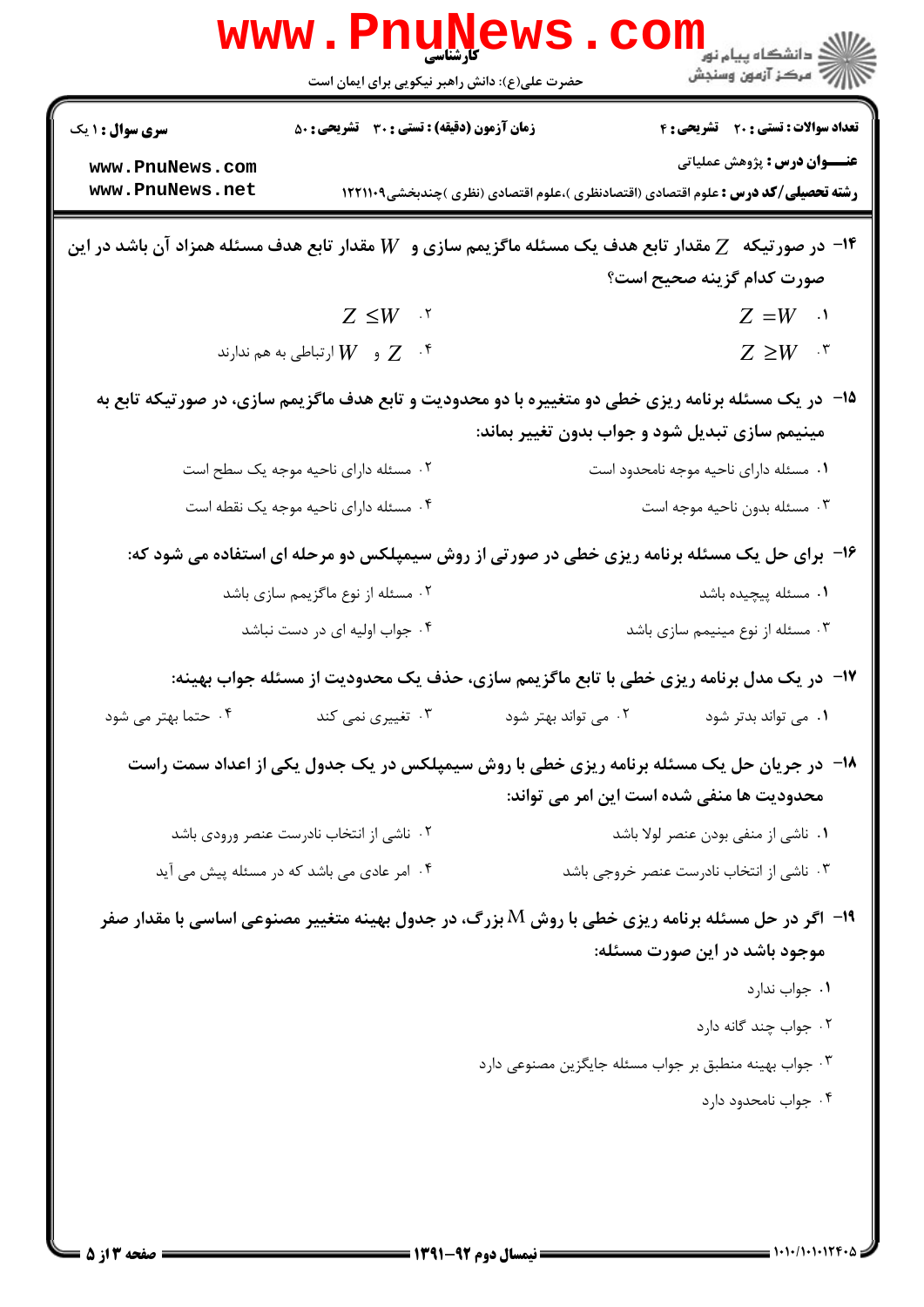

۰۱ عنصر لولا در روش سیمپلکس دوگان منفی و در بقیه روشها مثبت می باشد ۰۲ عنصر لولا در روش سیمپلکس مثبت و در بقیه روشها نامنفی می باشد ۰۳ عنصر لولا در روش سیمپلکس دوگان مثبت و در بقیه روشها نامثبت می باشد ۰۴ در تمامی روشها عنصر لولا مثبت است

## سوالات تشريحي

ا- " یک شرکت تولید کننده مصالح ساختمانی اخیراً سفارشی برای الوار در ۳ اندازه مختلف دریافت کرده ۵۸. نمره است.

| تعداد سفارش | اندازه |
|-------------|--------|
| ۰.          | ۷ متر  |
| 1200        | ۹ متر  |
|             | ۱۰ متر |

طول الوارهای موجود در شرکت همگی دارای استاندارد ۲۵ متری است. بنابراین شرکت باید الوارهای استاندارد را به اندازههای سفارش شده برش دهد. این شرکت مایل است بداند الوارهای استاندارد را با چه الگویی برش بزند تا تعداد کل تخته های الوار مورد نیاز برای تأمین سفارش حداقل گردد. مسأله را به صورت یک مدل برنامه ریزی خطی فرموله کنید. (یک و نیم نمره)

۵۸.۰ نمره ۲- مسأله زیر را با استفاده از روش ترسیمی حل کرده و جواب بهینه آن را بدست آورید؟ (یک و نیم نمره)  $MinZ = \lambda x_1 + \epsilon x_2$  $S, t$  $\kappa x_1 + \kappa x_2 \ge \kappa$  $-\xi x_1 + \xi x_2 \leq 1$  P  $x_1 + x_2 \geq 5$  $x_1, x_{\nu} \geq \infty$